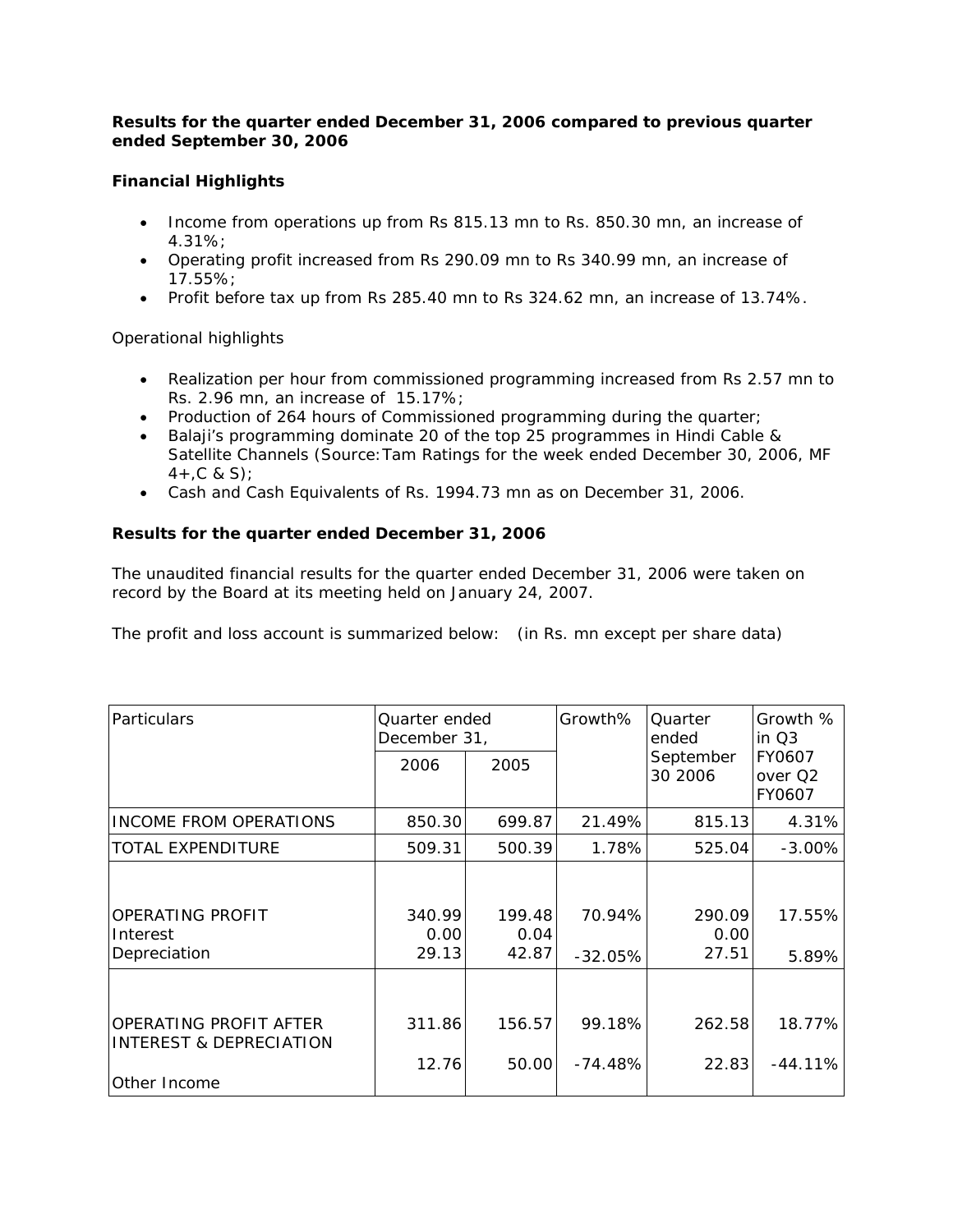| PROFIT BEFORE TAX                                                         | 324.62           | 206.57           | 57.15% | 285.41           | 13.74% |
|---------------------------------------------------------------------------|------------------|------------------|--------|------------------|--------|
| Provision for Taxation                                                    | 109.86           | 62.69            | 75.24% | 92.44            | 18.84% |
| NET PROFIT AFTER TAX                                                      | 214.76           | 143.88           | 49.26% | 192.97           | 11.30% |
| <b>EARNINGS PER SHARE</b><br>(Face Value is Rs. 2)                        | 3.34             | 2.24             | 49.11% | 2.96             | 12.84% |
| <b>KEY RATIOS</b><br>Operating Profit Margin (%) Net<br>Profit Margin (%) | 40.10%<br>25.26% | 28.50%<br>20.56% |        | 35.59%<br>23.67% |        |

## *Management discussion and analysis on Unaudited Financial Results of the Company for the Quarter ended December 31, 2006*

## **Revenues**

The Company recorded income from operations of Rs. 850.30 mn during the quarter, up 18% y-on-y. Revenue contribution from commissioned programming was Rs.782.57 mn, up 33.06% y-on-y while that of sponsored programming was Rs.67.73 mn. The share of commissioned programming in the revenues during the quarter was 92% while that of sponsored programming was 8%.

The revenue-wise distribution between commissioned and sponsored programming during the quarter ended December 31, 2006, December 31, 2005 and September 30, 2006, is as follows:

| <b>Programming</b> | Rs. Mn |        |        |                                     | Percentage |                 |  |
|--------------------|--------|--------|--------|-------------------------------------|------------|-----------------|--|
|                    |        |        |        | Q3FY0607 Q3FY0506 Q2FY0607 Q3FY0607 | Q3FY0506   | <b>Q2FY0607</b> |  |
|                    |        |        |        |                                     |            |                 |  |
| Commissioned       | 782.57 | 576.79 | 765.30 | 92                                  | 86         | 94              |  |
| Sponsored          | 67.73  | 92.83  | 49.82  | 8                                   | 14         | 6               |  |
|                    | 850.30 | 669.62 | 815.12 | 100                                 | 100        | 100             |  |
|                    |        |        |        |                                     |            |                 |  |

## Channel Wise Revenue

The Channelwise Revenue distribution during the quarter ended December 31, 2006, December 31, 2005 and September 30, 2006, is as follows

| ∵hanne<br>Mn | Percentage<br><b>Percenta</b> |
|--------------|-------------------------------|
|--------------|-------------------------------|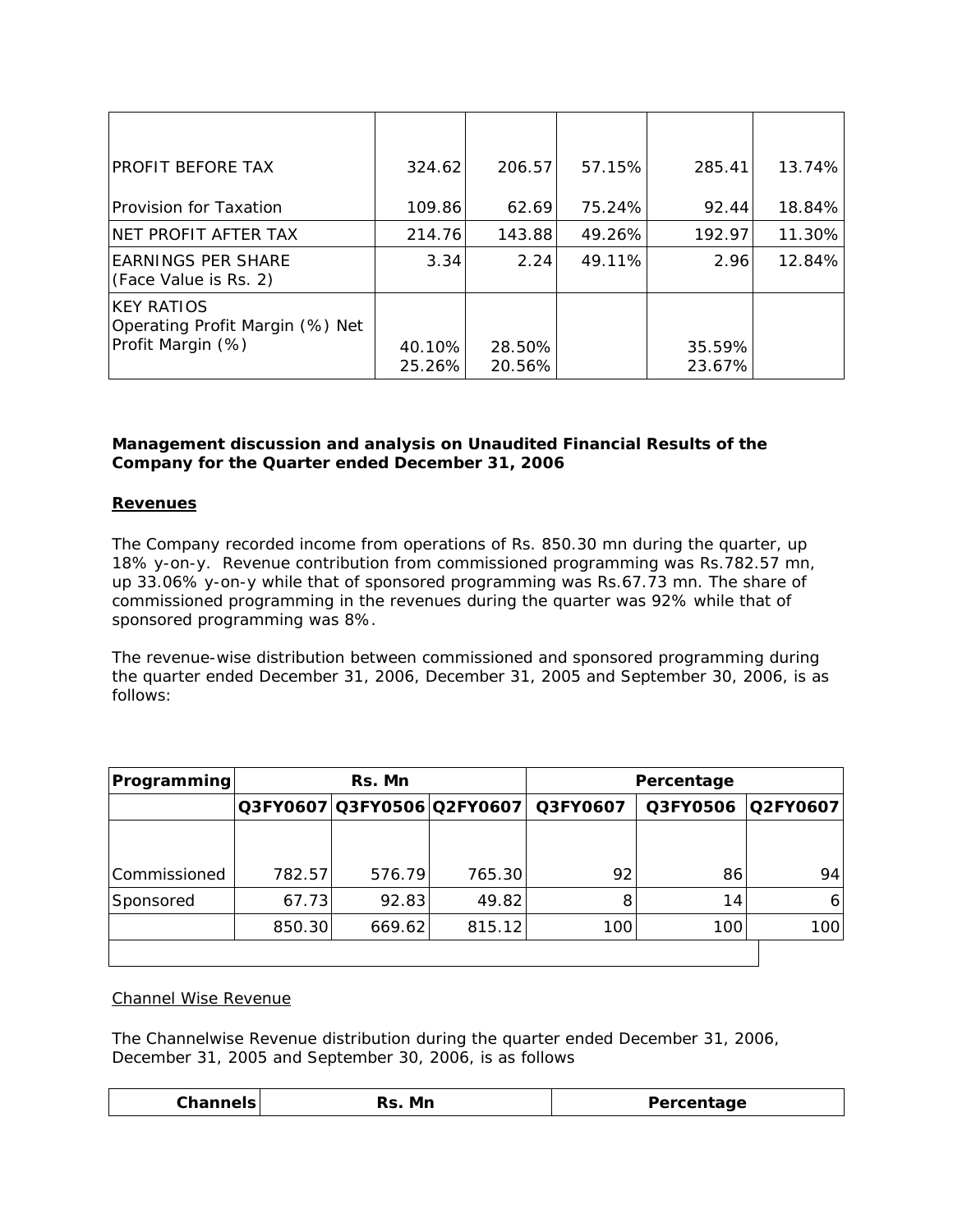|                          |        |        |        |     |     | Q3FY0607 Q3FY0506 Q2FY0607 Q3FY0607 Q3FY0506 Q2FY0607 |
|--------------------------|--------|--------|--------|-----|-----|-------------------------------------------------------|
| Star, Sony, Zee,<br>Zoom | 782.57 | 576.79 | 765.30 | 92  | 86  | 94                                                    |
| Sun                      | 17.50  | 9.47   | 1.72   | 2   |     | 0.5                                                   |
| Gemini                   | 21.92  | 36.78  | 17.35  | 3   | 6   | 2                                                     |
| Udaya                    | 19.31  | 30.56  | 17.40  | 2   | 5   | 2                                                     |
| <b>DD Network</b>        | 2.02   | .17    | 1.66   | 0.2 |     | 0.5                                                   |
| Surya                    | 6.98   | 15.47  | 11.69  | 0.8 | 2   |                                                       |
|                          |        |        |        |     |     |                                                       |
|                          | 850.30 | 669.24 | 815.12 | 100 | 100 | 100                                                   |

## *Programming Mix*

Commissioned & Sponsored Programs

The hour wise programming distribution during the quarter ended December 31, 2006, December 31, 2005 and September 30, 2006, is as follows:

| Programming  | <b>No. Of Hours</b> |        |        |        | Percentage |                                                       |  |  |
|--------------|---------------------|--------|--------|--------|------------|-------------------------------------------------------|--|--|
|              |                     |        |        |        |            | Q3FY0607 Q3FY0506 Q2FY0607 Q3FY0607 Q3FY0506 Q2FY0607 |  |  |
|              |                     |        |        |        |            |                                                       |  |  |
| Commissioned | 264.00              | 270.00 | 297.50 | 58.54  | 51.58      | 61.09                                                 |  |  |
| Sponsored    | 187.00              | 253.50 | 189.50 | 41.46  | 48.42      | 38.91                                                 |  |  |
| Total        | 451.00              | 523.50 | 487.00 | 100.00 | 100.00     | 100.00                                                |  |  |

#### **Other Income**

The Other Income during the quarter was Rs. 12.76 mn against Rs. 22.83 mn in the previous quarter.

## **Gross Block**

The Company's gross block decreased from Rs. 721.64 mn to Rs. 718.19 mn as on December 31, 2006.

During the quarter, the Company invested Rs. 1.17 mn in production / post-production equipments.

#### **Investments**

As on December 31, 2006, the Company's investments were at Rs. 1909.54 mn. The Company invested surplus funds in liquid/floating rate funds and short term funds with the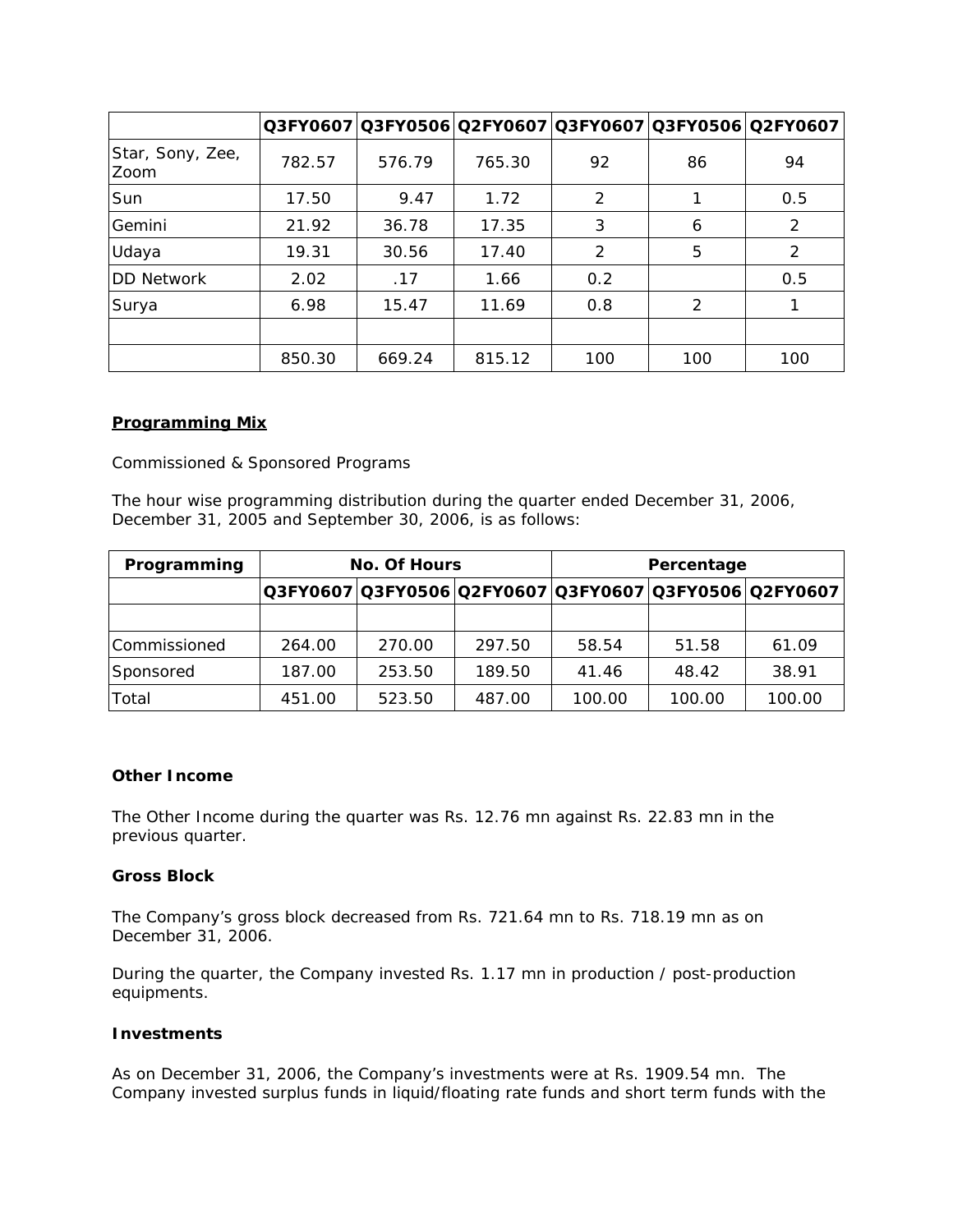principal aim of safety. *The market value of investments as on December 31, 2006 was Rs. 1984.43 mn.*

#### **Debtors**

The Company's debtors (in days of income) have increased to 101 days as on December 31, 2006.

## **Inventories**

The Company's debtors (in days of income) have increased to 101 days as on December 31, 2006.

#### **Loans and advances**

Loans and advances increased from Rs 252.83 mn to Rs 307.63 mn as on December 31, 2006. The Company's principal loans and advances comprised lease deposits for offices / studios and advances towards film production.

#### **Change in Programming during the quarter**

• The following serial/s of the Company went off air during the quarter ended December 31, 2006.

| Serial              | <b>Channel</b> | <b>Frequency</b> |
|---------------------|----------------|------------------|
| K. Street Pali Hill | .Star          | 4 days           |
| Kaisa ye pyaar hai  | Sony           | 4 days           |

## **Serials on air**

*As on December 31, 2006 the following 15 serials of the Company were on air on various channels.*

| Serial                       | Channel   | Frequency        | <b>TRPS</b>   | Top TRPs on<br>the same<br>channel |
|------------------------------|-----------|------------------|---------------|------------------------------------|
| Sponsored Serials (30 Shows) |           |                  |               |                                    |
| Kalyanee                     | Gemini TV | 5 Days           | 11.20         | 21.64                              |
| Kumkuma Bhagya<br>Kadambarii | Udaya TV  | 5 Days<br>5 Days | 10.59<br>9.94 | 15.58                              |
| Kasthuree                    | Sun TV    | 5 Days           | 22.51         | 28.67                              |